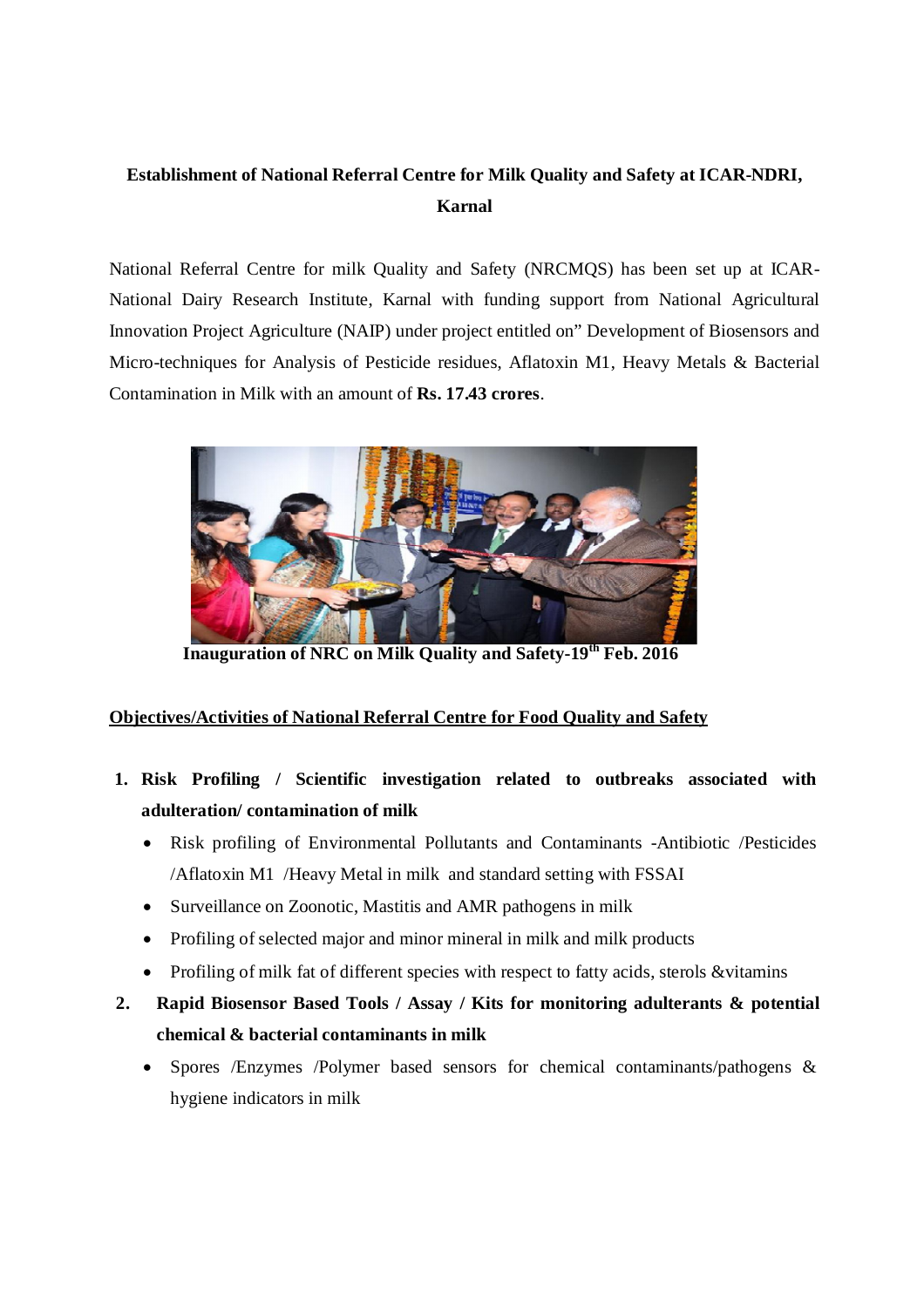- Paper strip based assay based on Enzymes / new protein bio-markers for detection of sub-clinical mastitis in milk
- Development of analytical tools to assess the quality of UHT milk
- Development of LC-MS based method for identification and quantitation of veterinary drugs in milk.

### **3. Licensing / patenting / commercialization of developed IPs to end user through establishing linkage with regulatory agencies (FSSAI) for field application**

- Evaluation /Validation of Kits and their approval from regulatory agency and their transfer for field application
- Impact assessment of technologies in collaboration with Extension functions
- **4. NABL accreditation and Analytical services to end users for revenue generation , Standard development / capacity building program in specialized field of food safety and Quality Assurance** 
	- NABL accreditation of the National Referral Center for Milk Quality and Safety
	- Imparting Analytical services to industry , farmers and other stake holders as per FSSAI /regulatory standards
	- Contribution in standard development programme to FSSAI through expert panel members
	- Training to Farmers/ industry personnel in the field of clean milk and Quality Assurance and Food safety

**Infrastructure Facility at National Referral Centre:**The centre is equipped with state of the art equipmentsand has capability to do testing in the following areas:

- $\checkmark$  Microbiological testing of milk and milk products
- $\checkmark$  Chemical testing of milk and milk products
- $\checkmark$  LC-MS/MS analysis of milk and milk products

**Unit-I (Microbiological Section) of NRCMQS** is having two section namely Microbiological Section (BSL-3) and Biosensor lab. BSL-3 is equipped with media preparation, autoclaving, inoculation chamber, incubation room, de-contamination room and pathogen detection section which complies WHO biosafety standards guideline. BSL-3 facility is equipped with ante room, Biosafety cabinet etc.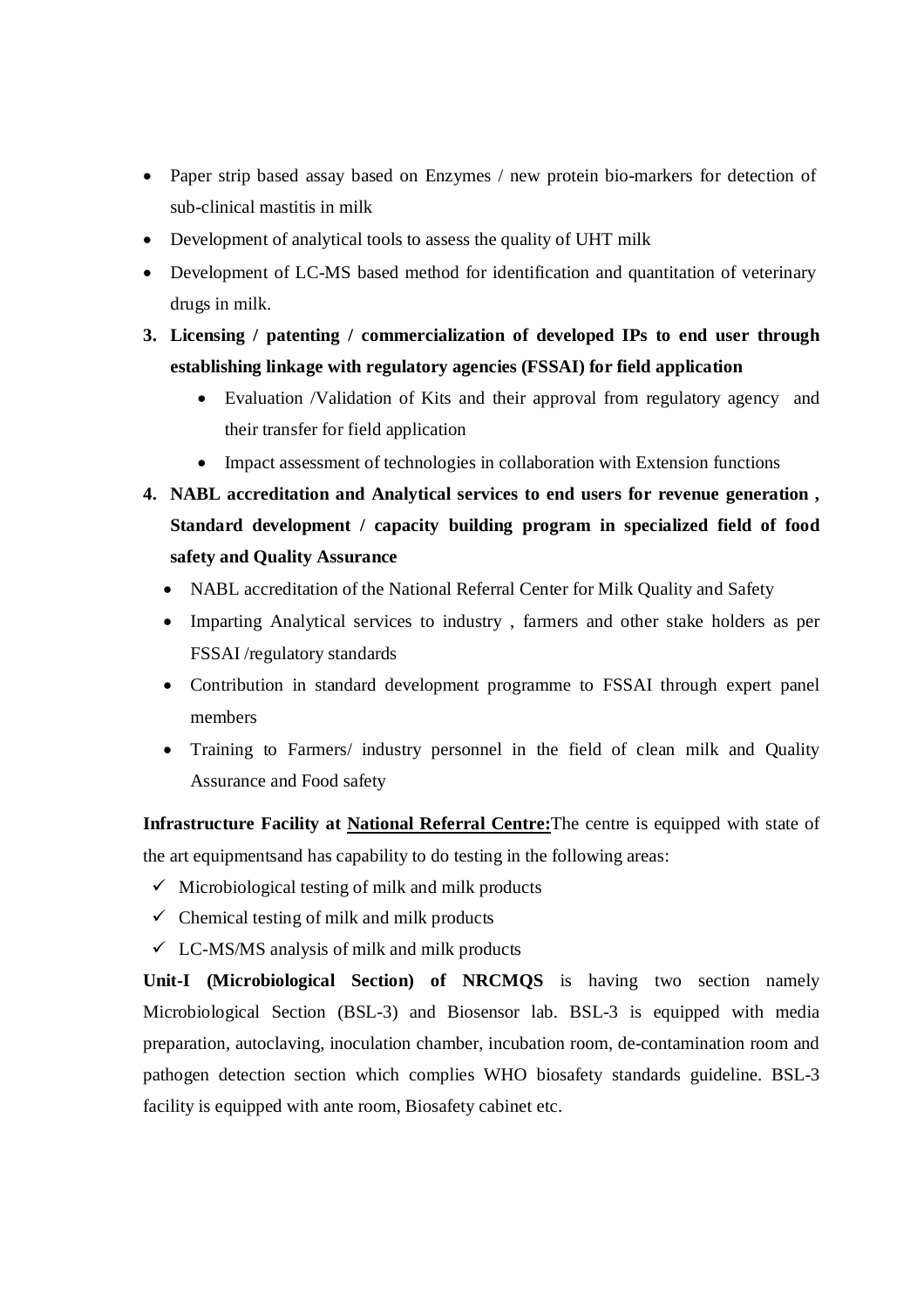





Unit-I is equipped with following AOAC approved system for testing of pathogens, hygiene indicators and antibiotics residues in milk.

- VIDAS for rapid testing of *L.monocytogenes*, *E. coli* O157:H7, *Salmonella*, *Staph. aureus*Enterotoxin and *Campylobacter* in 24 hrs.
- D- Count for testing of Total Viable Count (TVC) in 2 h and Yeast& Mold Count (YMC) in 10 hrs.
- Charm 6602 / ROSA for testing different groups of antibiotics within 30 min as per codex standards.

**Unit-I (Microbiological section) is offering analytical testing for following parameters (89 no's) for different categories of milk and milk products as per FSSAI standard requirements:**

- 1. **Hygiene indicators** :Aerobic plate count / coliform / *Staph aureus*, *E. coli* and Yeast and mold counts)
- 2. **Pathogens testing**-*Salmonella* / *Shigella*, *L. monocytogenes*, *B. cereus*, *Enterobactersakazakii*, Sulphite reducing clostridia (SRC) as per requirement of FSSAI.

*Unit–I has developed kits for rapid detection of bacteria (L. monocytogenes, E. coli, coliform, enterococci), antibiotics including β-lactam group, pesticide residues, heavy metals and mastitis in milk.*

**Unit-II (Chemical Section) of NRCMQS** has two major sections which includes Wet Chemical Laboratory having facilities for routine chemical analytical work, adulteration testing, protein estimation, electrophoresis and Lyophilizer facilities. The other area consists of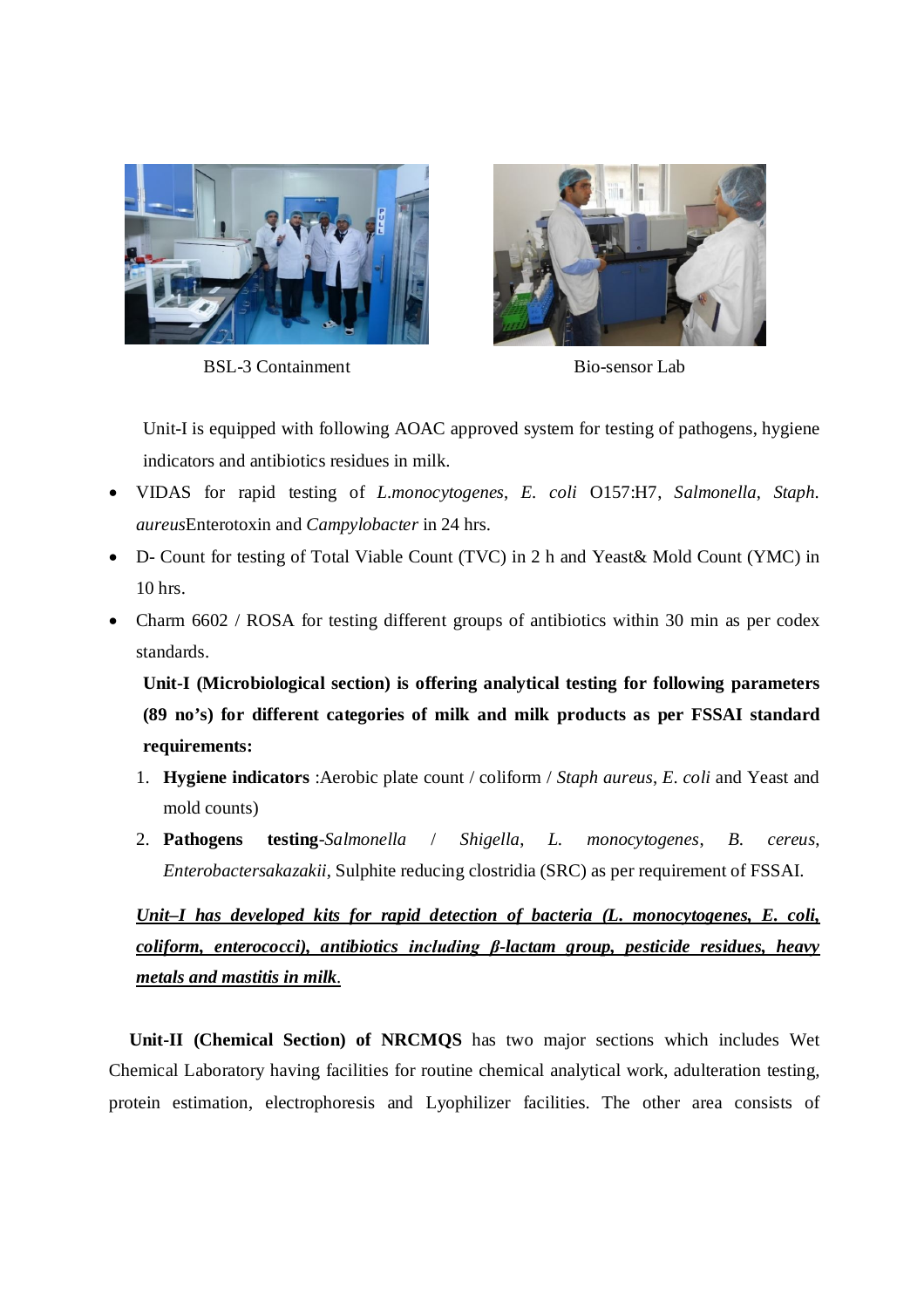Chromatographic Laboratory, Protein Laboratory, sample preparation laboratory, hot area etc. Following equipments are housed in Chemical Section:

 HPLC,GCMS,Atomic Absorption Spectroscopy ,FTIR,Particle Size Analyzer,Digital Refractometer ,PCR,Electrochemical Station,Automatic protein analyzer, Nanodrop etc.



Wet Chemistry Laboratory



LC-MS/MS facility

National Referral Centre for Food Quality and Safety (NRCQS) has been accorded NABL (National Accreditation Board for Testing and Calibration Laboratories) accreditation as per ISO **17025: 2017in Feb. 2020**. The Analytical Services of Chemical Section are open for Dairy as well as Food Industry for following 187 test parameters.

- **1. Chemical testing of milk and milk products**
- **2. Mineral profile of dairy products**
- **3. Aflatoxin M1 estimation in dairy products**
- 4. **Fatty acid profile of dairy products**

# *Unit-II has developed technologies on strip based tests for checking adulteration in milk and have been commercialised in india*

**Unit – III (MS Section):**The LC-MS/MS section has been established with an aim to identify and quantify the proteins, peptides and veterinary drugs in milk and milk products. The LC-MS/MS facility contains four standalone equipment namely;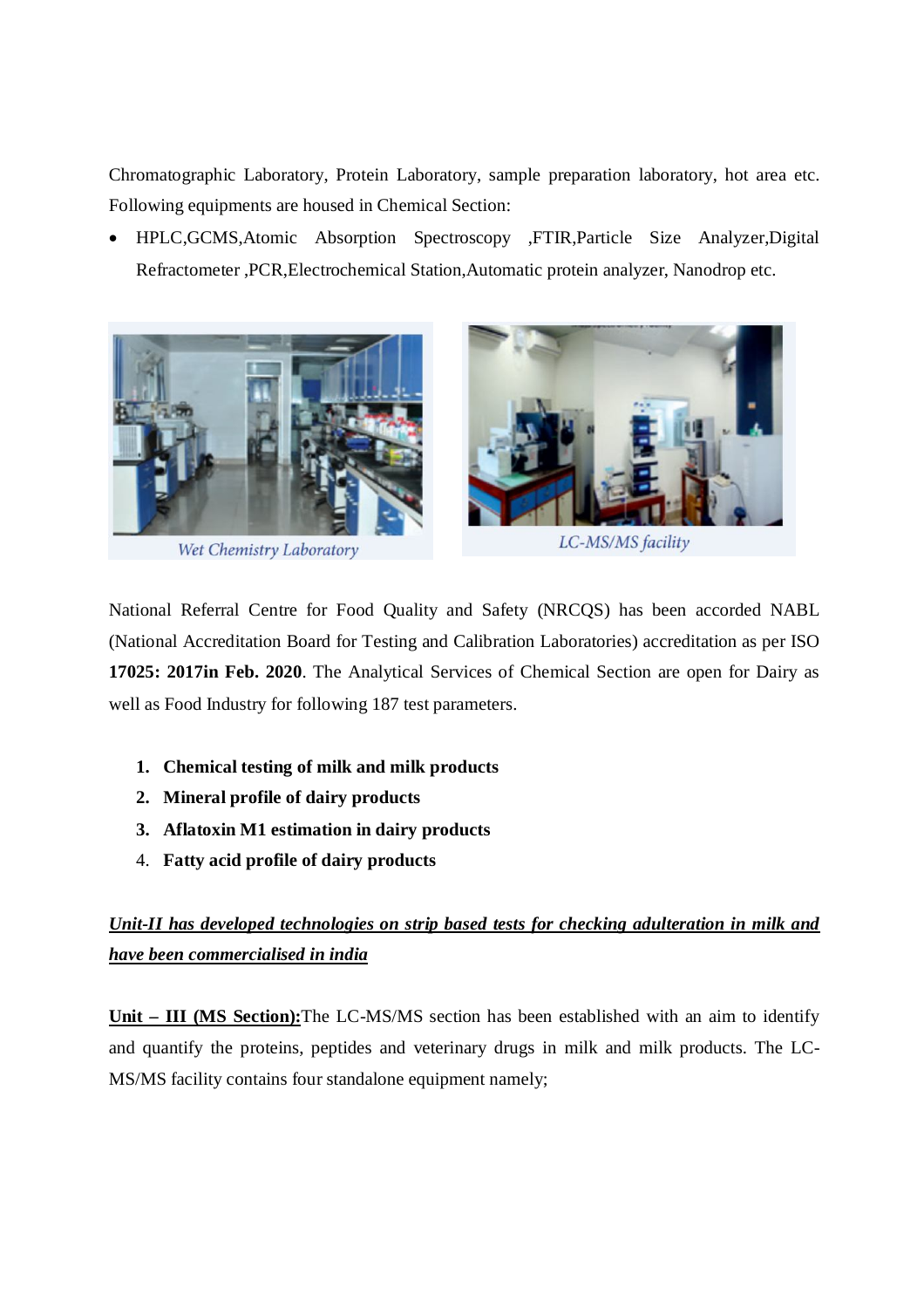- Ultra-High pressure liquid chromatography (UHPLC) system
- Nano-liquid chromatography system (Nano-LC)
- Electrospray Ionization Quadruple Time of Flight (ESI qTof) Mass Spectrometer
- Liquid Chromatography-Triple quadruple system (LC-TQD)

### **Following testing facilities are offered by LC-MS/MS facility:**

- Fractionation of proteins/peptides
- Determination of exact mass of proteins and peptides
- Identification and screening of proteins / peptides in biological samples (Individual/complex)
- Relative quantitation of proteins / peptides using high throughput proteomic approaches likeTMT, Label free quantitation
- LC-MS/MS based screening and quantitation of melamine , veterinary drugsetc

#### **New methods developed by MS Section:**

- UHPLC-coupled MS based method for **A1A1, A1A2**, and A2A2 type milk
- LC-MS/MS based method for Progesterone β-hydroxy butyrate, melamine, Sulphadimidine, Sulphamethoxazole, Ciprofloxacin, Enrofloxacin, Ampicillin in milk

**REVENUE GENERATION**at NRCMQS through Analytical services, Supply of testing kits Training programme, evaluation /validation of kits and Technology Development/Licensing are as follows:

| Year                      | <b>Various</b><br>components | <b>NRCMQS</b>                 |                         |                     |
|---------------------------|------------------------------|-------------------------------|-------------------------|---------------------|
|                           |                              | <b>Net amount</b><br>received | <b>GST</b><br>component | <b>Total amount</b> |
|                           | Sample analysis              | 369375.00                     | 66487.50                | 435862.5            |
| 2020-21                   | <b>Consultancy</b>           | 1156245.00                    | 208122.00               | 1364367.00          |
| $(April 20-$<br>March 21) | Equipment<br><b>Usage</b>    | 13720.00                      | 2470.00                 | 16190.00            |
|                           | <b>Training</b>              | 25000.00                      | 4500.00                 | 29500.00            |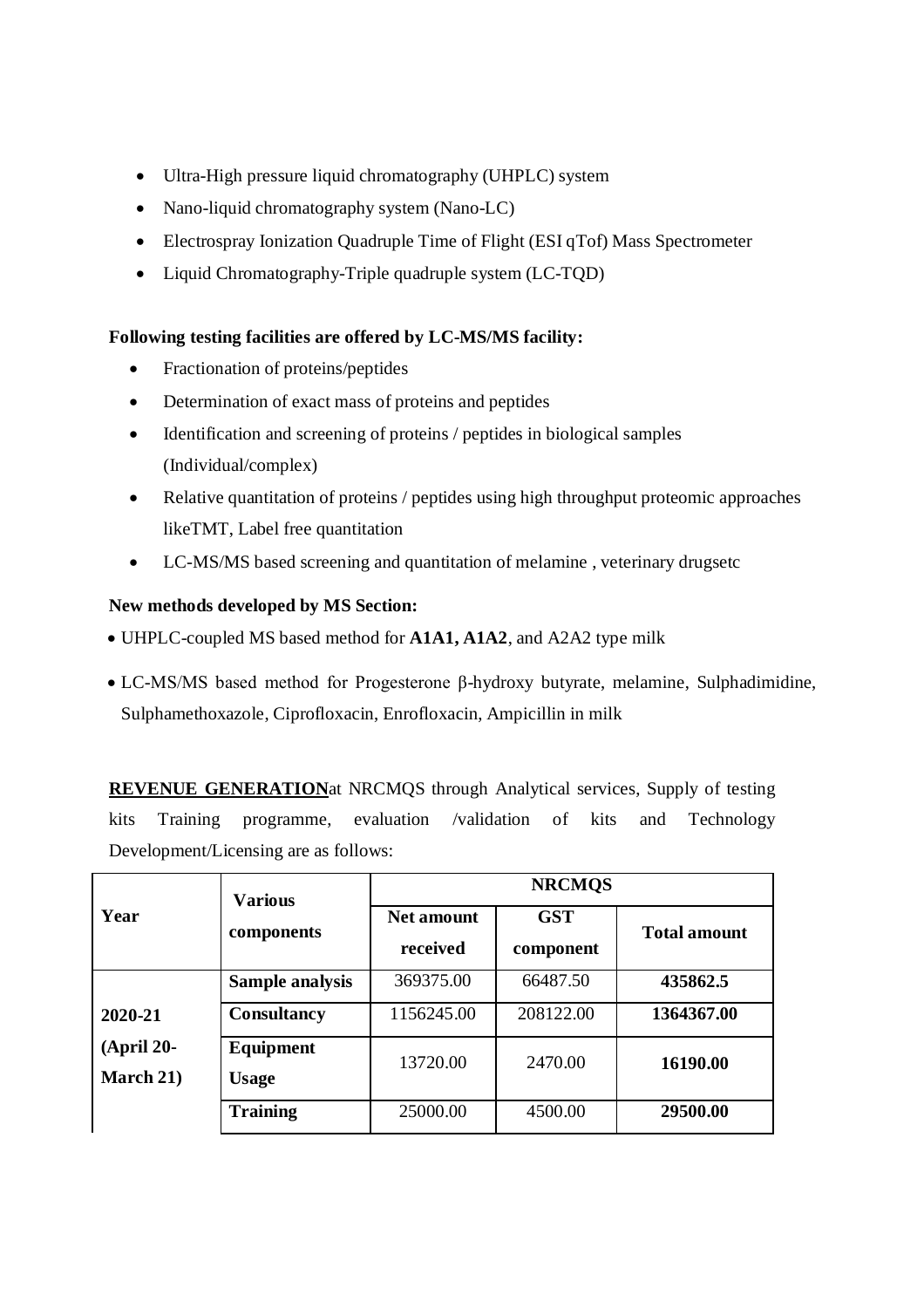|                                           | <b>Technology</b><br>transfer |            |           |            |
|-------------------------------------------|-------------------------------|------------|-----------|------------|
|                                           | <b>Total</b>                  | 1564340.00 | 281579.50 | 1845919.50 |
| 2019-20<br><b>(April 19-</b><br>March 20) | <b>Sample analysis</b>        | 394051.26  | 74669.85  | 468721.11  |
|                                           | Consultancy                   | 419982.00  | 81634.50  | 501616.50  |
|                                           | Equipment<br><b>Usage</b>     | 18175.00   | 3271.50   | 21446.50   |
|                                           | <b>Training</b>               | 513597.60  | 101282.40 | 614880.00  |
|                                           | <b>Technology</b><br>transfer | 1726100.00 | 378900.00 | 2105000.00 |
|                                           | <b>Total</b>                  | 3071905.86 | 639758.25 | 3711664.11 |
| 2018-19<br>(April 18 -<br>March 19)       | Sample analysis               | 233849.86  | 43603.14  | 277453.00  |
|                                           | Consultancy                   | 662071.70  | 130439.30 | 792511.00  |
|                                           | Equipment<br><b>Usage</b>     | 29400.00   | 5292.00   | 34692.00   |
|                                           | <b>Training</b>               | 496452.74  | 106287.25 | 602739.99  |
|                                           | <b>Technology</b><br>transfer | 2401780.00 | 527220.00 | 2929000.00 |
|                                           | <b>Total</b>                  | 3823554.30 | 812841.69 | 4636395.99 |

#### **Total Revenue Generated during the period from 2018-2021: Rs. 10193979.60**

#### **Utilization of National Referral Centre facility as Central facility by the institute:**

**1. Microbiological Section** : Equipment Facility on BSL-2 containment, Incubator; Real Time PCR; Multimode Plate reader are used by the scientists, Researchers &students for research purpose from different divisions like ABTC, DT,ABC, AN ,DM and DC for research work on AMR, Bacteriophage, analysis of dried milk, Absorption /OD/Fluorescence / DNA quantification and molecular biology work etc..